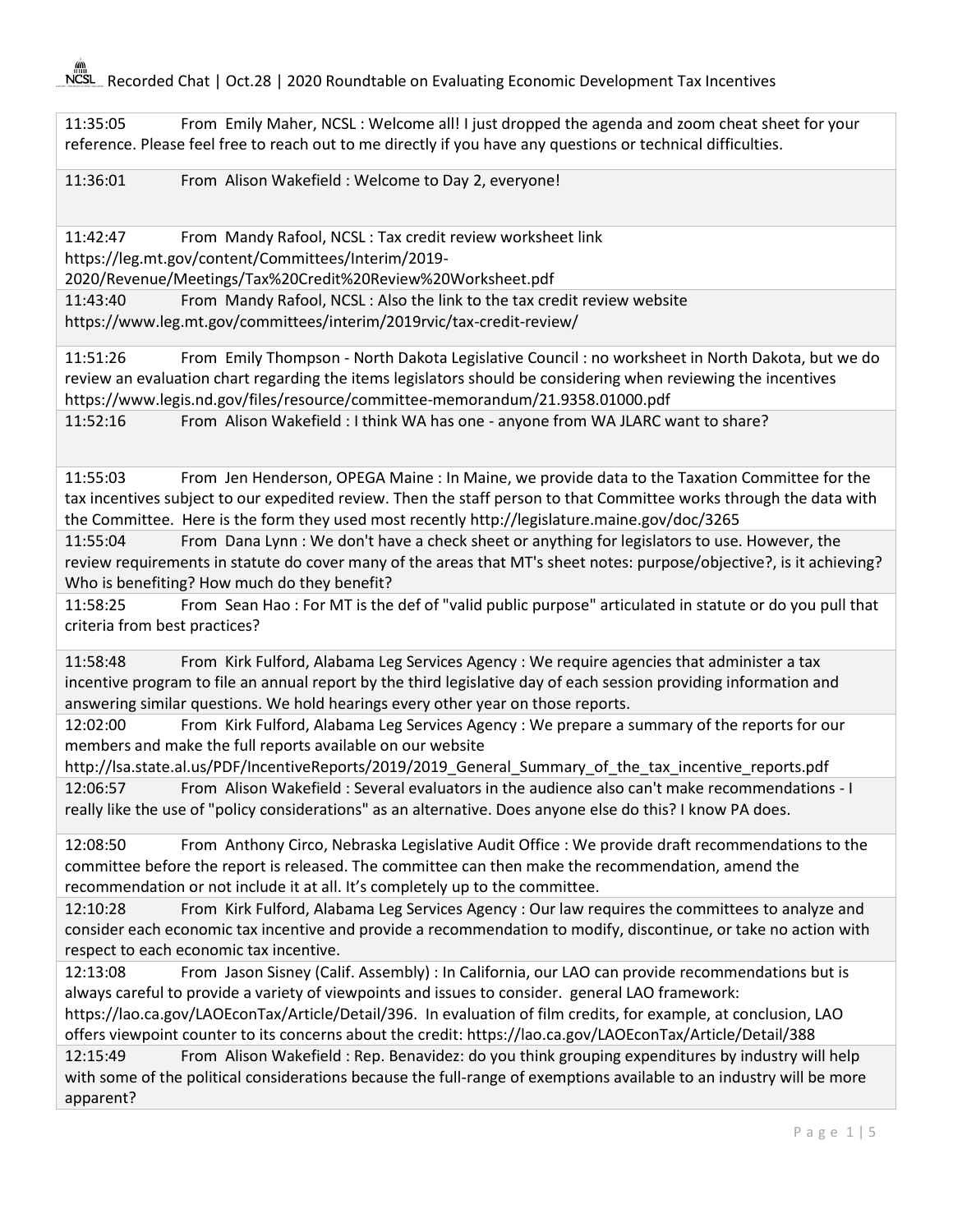NCSL Recorded Chat | Oct.28 | 2020 Roundtable on Evaluating Economic Development Tax Incentives

12:16:21 From Ryan Langrill, Idaho OPE : What are some good ways to get the Legislature to describe a purpose for older tax expenditures?

12:17:11 From Danielle Fox : In Maine, prior to conducting a full evaluation, our oversight committee develops parameters for the review - which includes a statement of purpose. Sometimes it is derived from statute, sometimes the committee has to decide what it is and that guides our work and what we measure against.

12:17:35 From Ellen Miller, Virginia JLARC : Virginia JLARC staff include recommendations and sometimes policy options in the report. Here is the language to describe: JLARC staff typically make recommendations to address findings during reviews. Staff also sometimes propose policy options rather than recommendations. The three most common reasons staff propose policy options rather than recommendations are: (1) the action proposed is a policy judgment best made by the General Assembly orother elected officials, (2) the evidence indicates that addressing a report finding is not necessarily required, but doing so could be beneficial, or (3) there are multiple ways inwhich a report finding could be addressed, and there is insufficient evidence of a single best way to address the finding.

12:18:26 From Dana Lynn : Thank you, Rep. Benavidez! As you noted, WA passed legislation to require a purpose and metrics to measure for new tax preferences in 2013. However, lately, they have started to note in new tax preference bills that the preference is exempt from that statutory requirement!

12:19:06 From Kirk Fulford, Alabama Leg Services Agency : That's very interesting Dana. I was wondering if there was a work around to that.

12:20:19 From LAURA WHEELER, GA Georgia State University : Rep. Benavidez - can you speak a bit more about why the pre-evaluation discussions stopped happening as a part of your process?

12:21:57 From Danielle Fox : In Maine, although not required, recently enacted tax expenditures have included a statement of program goals and objectives for the purpose of evaluation of the program. We work with our colleagues who staff the TAX committee to encourage that goals and objectives be included with any new incentive. We've been mostly successful with this approach for newly enacted incentives.

12:25:31 From Kirk Fulford, Alabama Leg Services Agency : Representative Benavidez, does the committee or staff determine the content of the performance statement?

12:26:30 From Adrienne Benavidez : No the bill sponsor decides. On the evaluations, the evaluator imputes a purpose.

12:27:24 From Kirk Fulford, Alabama Leg Services Agency : Thank you.

12:50:16 From Alison Wakefield - Pew : https://www.brookings.edu/research/opportunity-industries/

12:54:31 From Alison Wakefield - Pew : https://www.nlc.org/article/2017/01/31/how-six-cities-are-pursuingequity-and-innovation-in-economic-development/

13:04:53 From LAURA WHEELER, GA Georgia State University : is there a difference in how we think about metrics and reporting for state economic development offices and local ones?

13:07:56 From Kirk Fulford, Alabama Leg Services Agency : has any state effectively used incentives to encourage job growth/investments in rural/nonmetropolitan areas? that definition is probably different in each state, but we have tried many approaches with limited success. are the barriers too much for an "incentive" to make the difference in those areas? Thanks.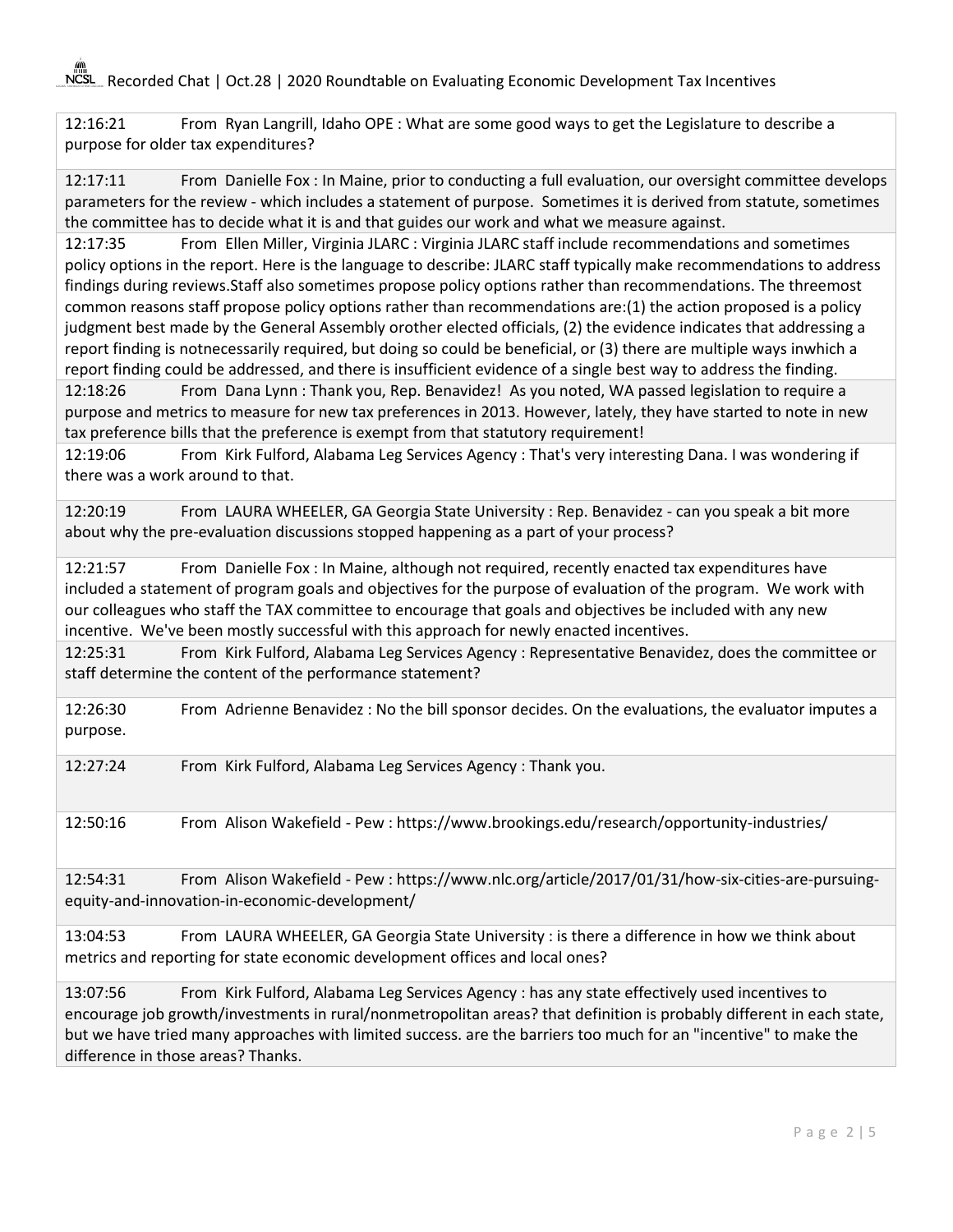## 13:13:12 From Alison Wakefield - Pew : https://www.uwmich.org/alice

13:14:21 From Randy Bauer, PFM (Oklahoma) : effective incentives in rural areas (IMHO) are more focused on infrastructure (can be but not just the traditional kind). Rural incubators have shown some promise, for example. Oklahoma has a rural infrastructure (more traditional kinds) program that we found to have some effectiveness.

13:15:39 From Alison Wakefield - Pew : building on that, here is a resource from CREC on developing rural economies: https://crecstorage.blob.core.windows.net/sede/2019/10/Rural-ED-Strategies-Final-Draft-v043019 final.pdf

13:15:43 From Tim Bartik : Kirk: North Carolina used to divide counties into three tiers, each eligible for different levels of job creation credits. The most needy tier of counties tended to be rural counties. The evidence shows that (1) the extra job creation credits probably increased job growth in these rural counties, BUT (2) because job growth was so much greater in the more booming urban counties (e.g. Research Triangle, Charlotte), it was still the case that the total credit payments tended to be higher in the more booming urban counties.

13:23:33 From Tim Bartik : Steve, from your perspective at MEDC, are there changes you would like to see in how Michigan's community colleges or job training programs operate that might better connect with employers, including MEDC assisted employers?

13:23:57 From Kirk Fulford, Alabama Leg Services Agency : Tim, that is exactly what we have seen. We provide "enhanced" incentives to encourage the investment, but most of the true job creation and investment happens in the metropolitan areas.

13:24:18 From Raymond Majewski New York City Council : In NYC a lot of our communities have become very suspicious of large economic development projects - happy for good jobs - concerned about rising real estate prices displacing low income residents and small business. From a community engagement point of view how to you engage this? From analytical point of view how does this fit in to your thinking

13:24:24 From Tim Bartik : In other words, economic development programs might need to change to better promote jobs for state residents, but so might workforce programs. The two go together.

13:26:59 From Tim Bartik : Based on Raj Chetty, neighborhoods clearly matter for child development.

13:27:44 From Tim Bartik : https://opportunityinsights.org/neighborhoods/

13:28:04 From Tim Bartik : But one way to change neighborhoods is to get more adult workers in the neighborhood

13:28:56 From Tim Bartik : So need to think about how transport, childcare, training and other initiatives can be delivered effectively at neighborhood level to connect adults in the neighborhood with jobs throughout the local labor market (metro area, "commuting zone")

13:56:14 From Emily Maher, NCSL : Hi all - Please take the time to complete the meeting evaluation form before we conclude. We appreciate your feedback! -

https://docs.google.com/forms/d/1TsRtQdAsr475cVKUrAHOEx5Qq6FpHPgINSNLtNhWAi8/viewform?edit\_requested= true

14:10:41 From Alison Wakefield - Pew : Has anyone else evaluated an incentive program with a local fiscal impact? How have you handled that in evaluations?

14:13:44 From LAURA WHEELER, GA Georgia State University : we did a review of our state historic preservation tax credit. our statute is written such that when the state designates property as qualifying for the state tax credit then the local governments have to grant an 8 year tax abatement for those properties. We actually heard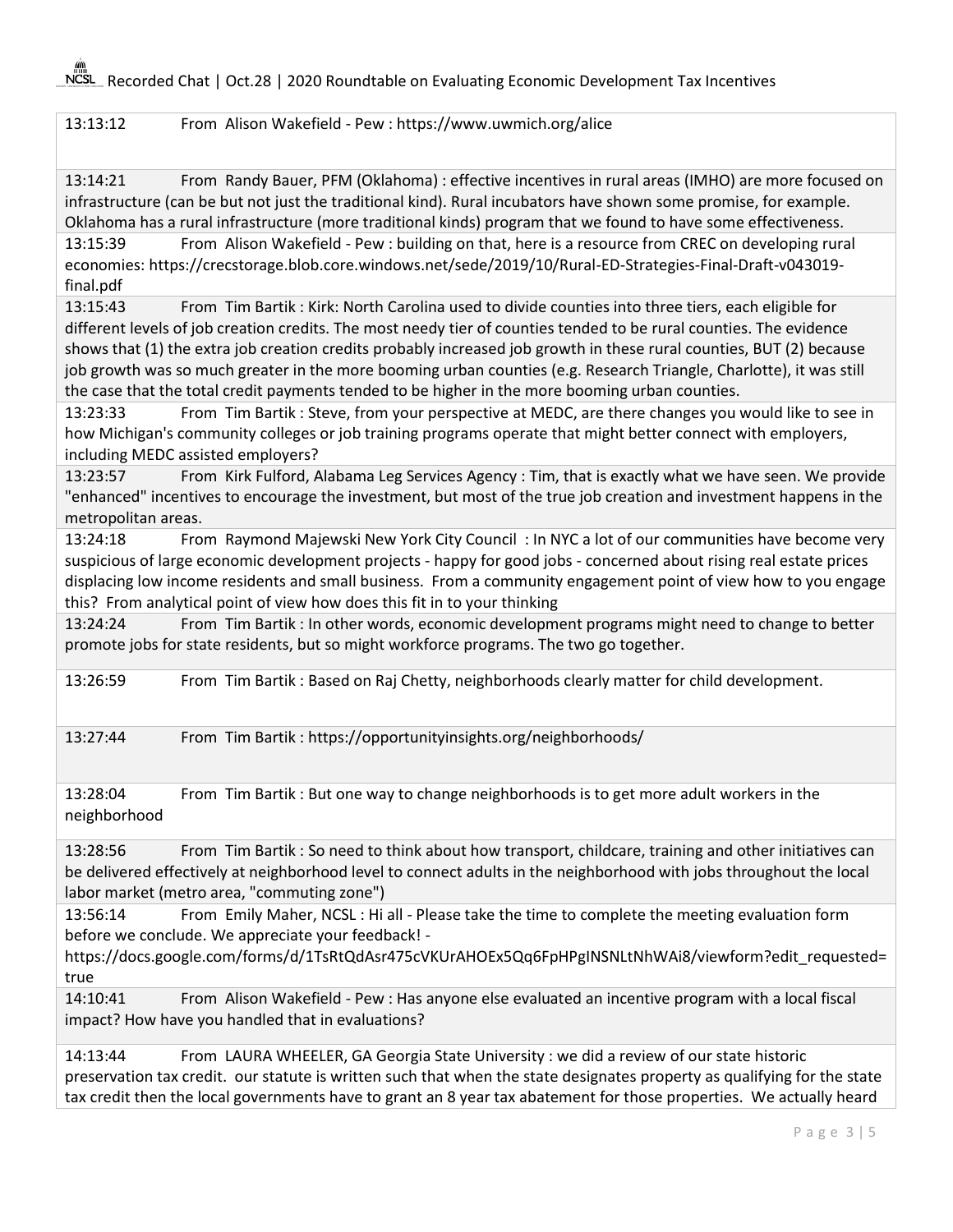NCSL Recorded Chat | Oct.28 | 2020 Roundtable on Evaluating Economic Development Tax Incentives

stories that the local abatement was of more value than the state tax credit. thus it may be the case that some investors were asking for state credit so as to qualify for the local abatement

14:14:12 From Anthony Circo, Nebraska Legislative Audit Office : Our Advantage Act evaluation had a local impact metric. Luckily, we had the data to be able to estimate the impact based on property tax valuation exempted and average county property tax rates. We would like more detailed information to be able to get more precise locations and therefore mill rates, but that has proven difficult.

14:16:17 From Jim Landers, Ohio : Indiana has evaluated a number of incentive programs with local property tax impacts (e.g. deductions, abatement, TIF). These may not have revenue impacts but impact the tax base so the impact gets shifted to other taxpayers.

14:22:17 From Joel Lee : In local property tax the shifting that occurs is fascinating. In Maine we have homestead exemptions that shift property tax away from residential owners and business exemptions which shift it right back. It seems like a political game with less real effect than what we think it is.

14:23:15 From Keenan Konopaski : We have done some local impact simulations. For economic impacts, we used REMI. The version of REMI we have includes details at the county level. For local property tax revenue impacts, like Ohio much of the impact gets shifted across multiple local governments and other taxpayers. In this example, there was interest in seeing whether or not local governments lost revenues as a result of the exemption, or if it simply shifted the tax to other taxpayers. It was pretty complicated to figure out the shifts and involved getting information from local property tax assessment departments and factoring in lots of complicated property tax limits that vary across multiple local governments.

14:23:43 From Kirk Fulford, Alabama Leg Services Agency : Our historic tax credit has a positive revenue impact for the local governments related to ad valorem taxes; however, the state pays the cost of the incentive.

14:54:33 From Emily Maher, NCSL : Thank you for joining us! If you haven't already, please take the time to complete the meeting evaluation form before you exit. We appreciate your feedback! https://docs.google.com/forms/d/1TsRtQdAsr475cVKUrAHOEx5Qq6FpHPgINSNLtNhWAi8/viewform?edit\_requested= true

14:54:54 From Dana Lynn, WA JLARC : 15 minutes isn't enough time to chat!!! Hopefully next year we'll be able to talk to each other in the lunch line!

| 14:55:42<br>Roundtable! | From Lori Metcalf - DC Office of Revenue Analysis: Thanks to everyone at NCSL and Pew for a great |
|-------------------------|---------------------------------------------------------------------------------------------------|
| 14:55:47                | From Ellen Harpel, Smart Incentives : Thanks everyone!                                            |
| 14:55:55                | From Ariel Ricci, Maine: thank you!                                                               |
| 14:55:55                | From Dana Lynn, WA JLARC: Really well done, Pew and NCSL staff! Thank you everyone!!!             |
| 14:55:55                | From Keenan Konopaski - WA State JLARC : Thanks everyone!                                         |